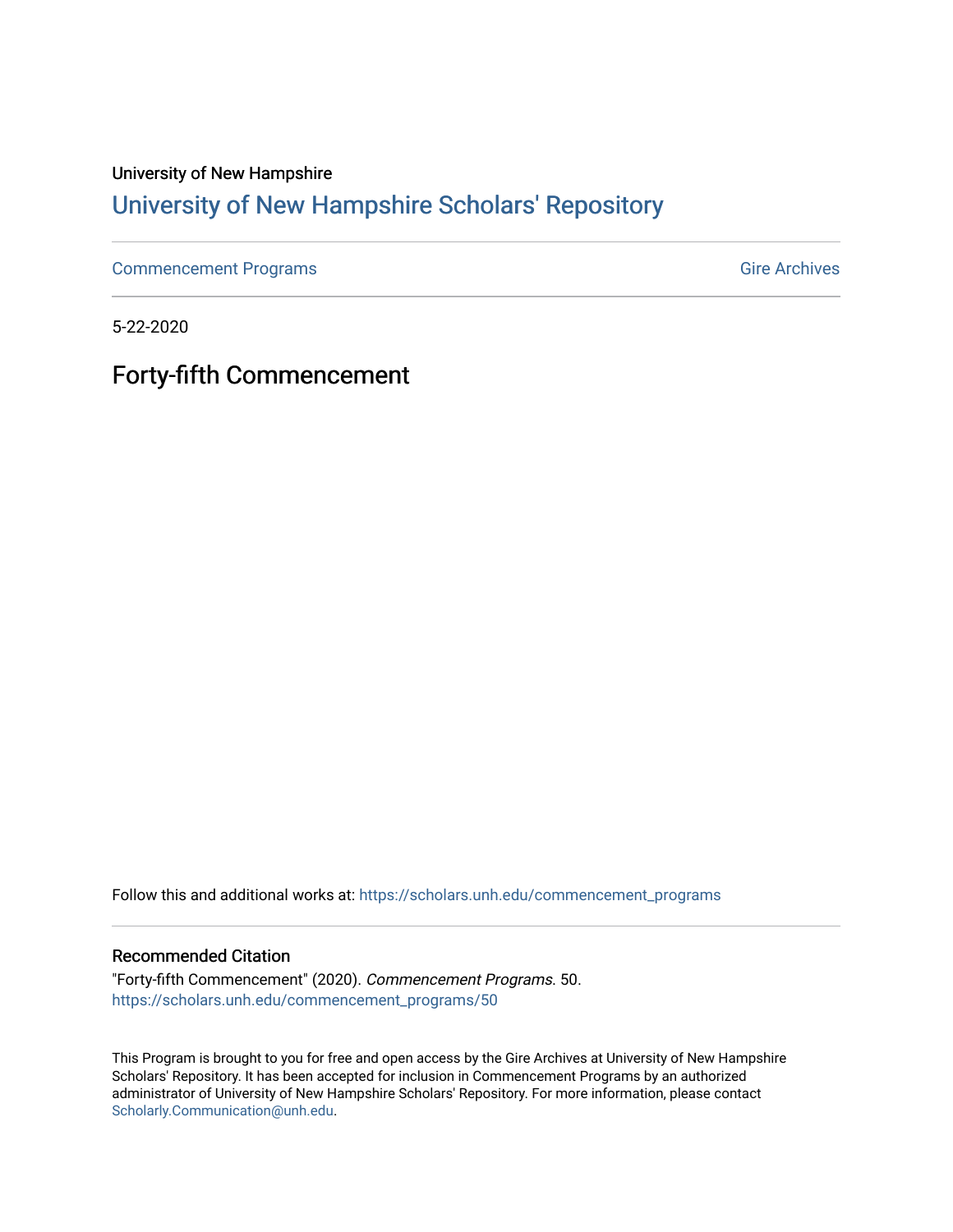

# *Forty-Fifth Commencement*

# *May 22, 2021 Concord, New Hampshire*

# University of New Hampshire Franklin Pierce School of Law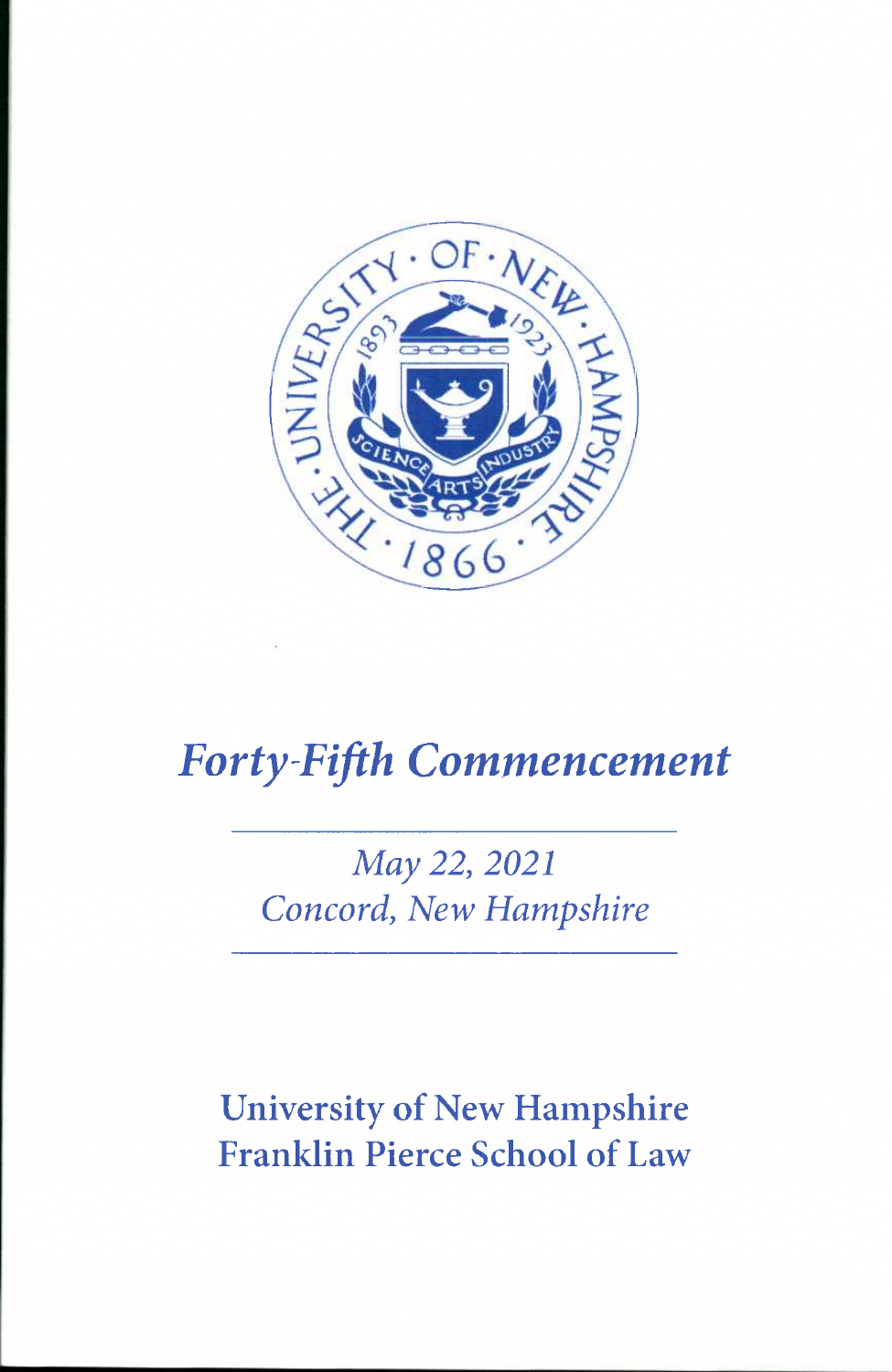

# *Forty-Fifth Commencement*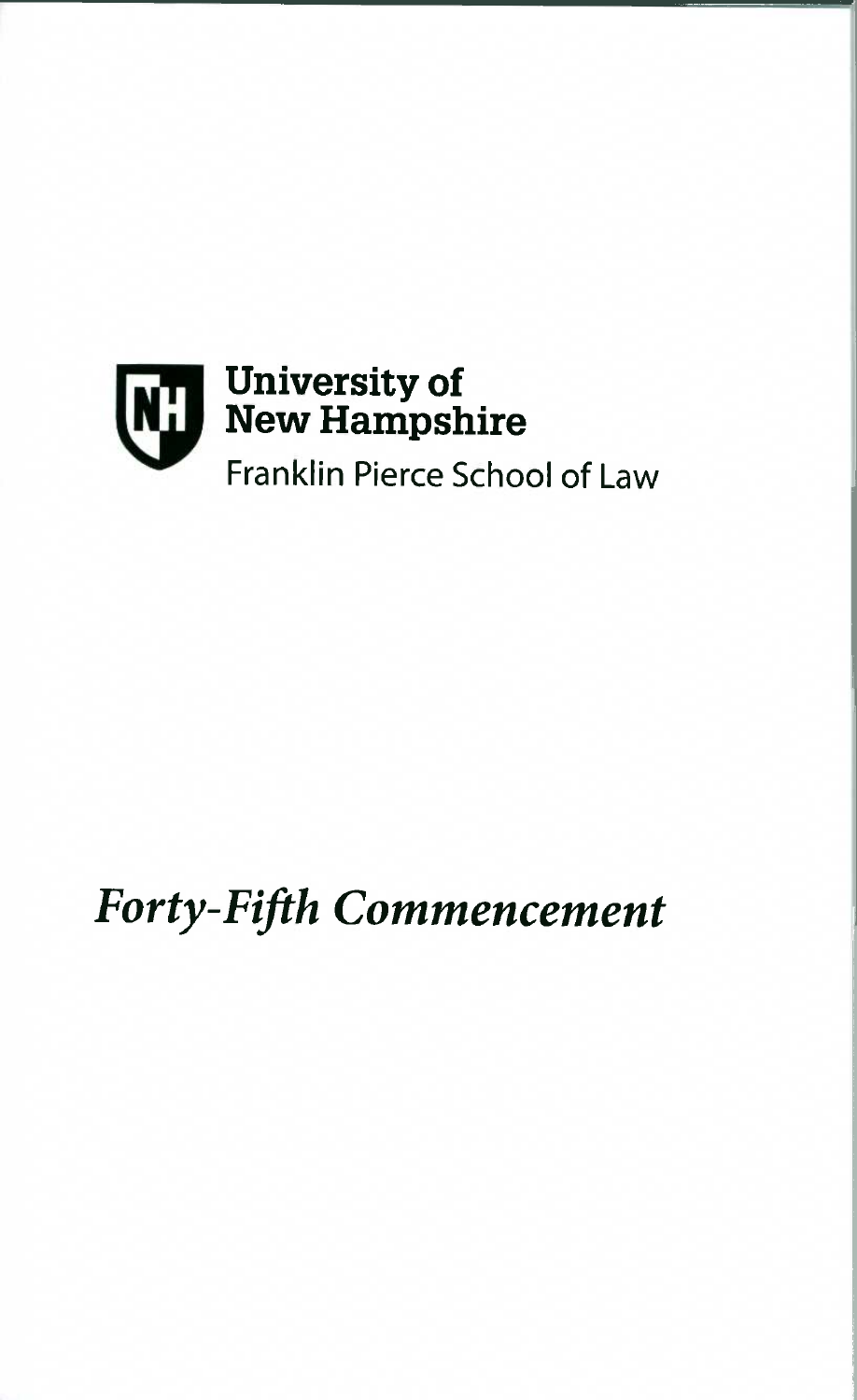### *Order of Exercises*

#### PROCESSIONAL

NATIONAL ANTHEM Grant Tucker *Juris Doctor* 

WELCOME & INTRODUCTION Megan Carpenter *Dean, University of New Hampshire School of Law* 

> James W. Dean Jr. *President, University of New Hampshire*

ADVICE FROM THE FACULTY Ryan Vacca *Professor of Law* 

STUDENT SPEAKERS Vinicius Silva Damasceno *Master's in Commerce & Technology Law* 

> Ginger Gates *Juris Doctor*

HONORARY DEGREE John Garvey *Professor Emeritus, UNH Franklin Pierce School of Law* 

> COMMENCEMENT ADDRESS Dahlia Lithwick *Senior Editor, Slate*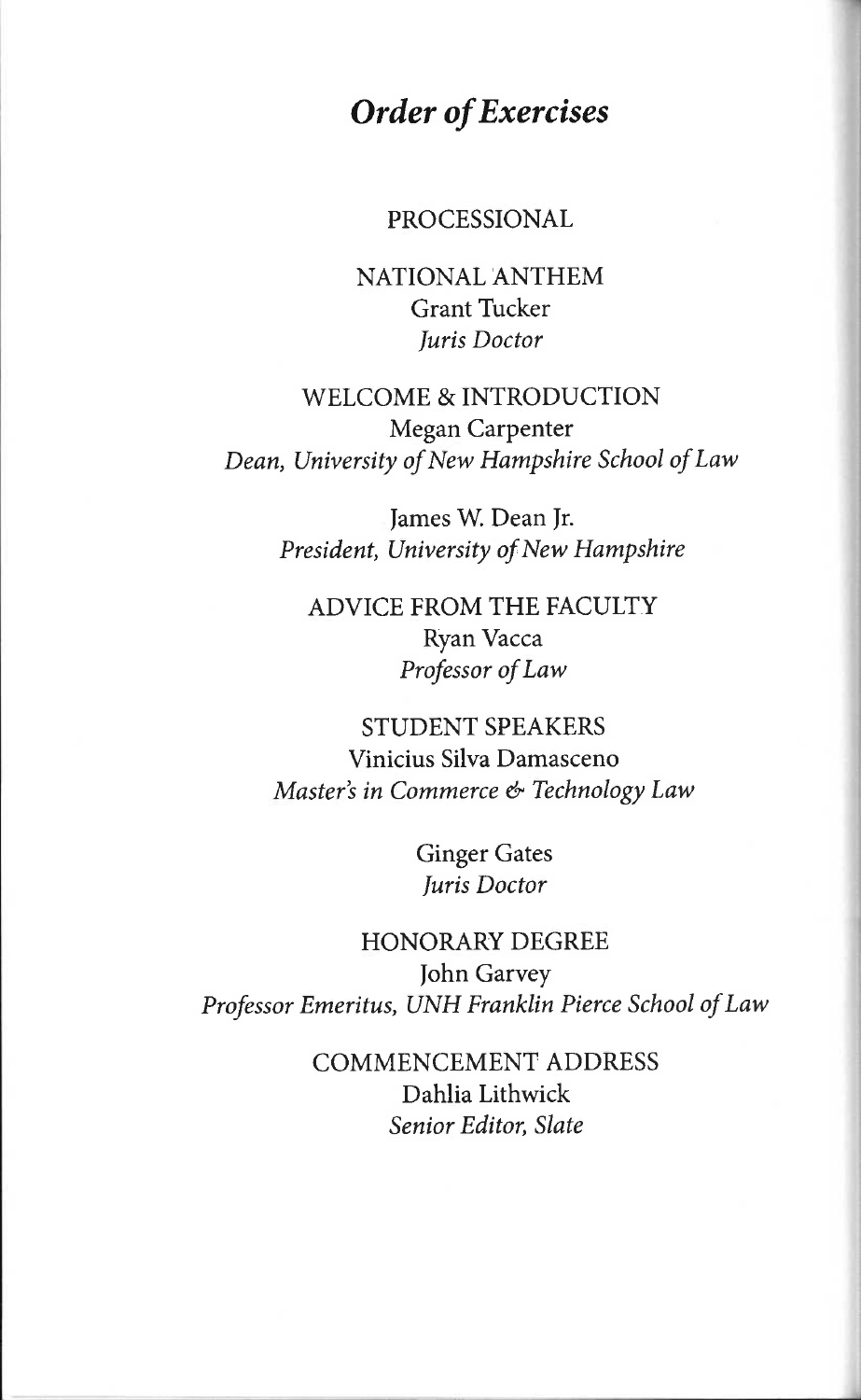#### AWARDING OF DEGREES

Megan Carpenter *Dean, University of New Hampshire School of Law* 

> Charles Putnam *Associate Dean*

Matthew Grady *Assistant Dean for Records and Registration* 

> Lauren Berger *Assistant Dean for Students*

#### CLOSING REMARKS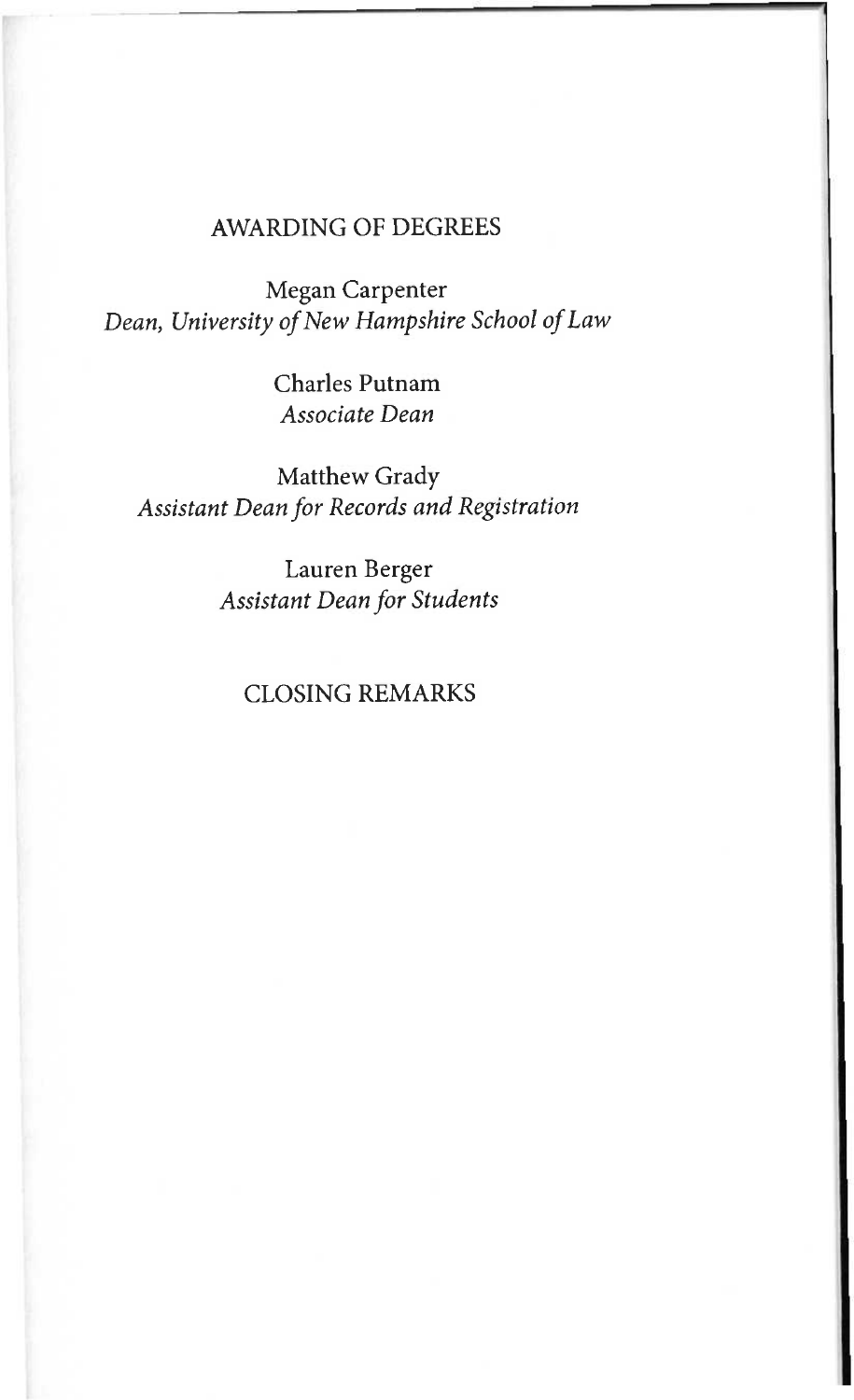### *Candidates for Juris Doctor Degree*

*Kirsten Jade Allen*  Salt Lake City, Utah B.E A.,University of Utah

*Madison B. Baldacci*  Mount Juliet, Tennessee B.A., Middle Tennessee State University

*Darya Balybina*  Seabrook, Texas B.S., University of Houston

*Jodutt Marwan Basrawi\**  Los Angeles, California B.S., University of California-Los Angeles

*Lisa Meredith Bianco*  Gilford, New Hampshire B.A., College of the Holy Cross M.B.A., University of New Hampshire-Durham

*Nicholas David Bortz*  Butternut, Wisconsin B.S., University of Wisconsin-La Crosse

*Douglas T. Bruno*  Hoffman Estates, Illinois B.A., Northern Michigan University

*Sarah Virginia Carter*  Hampton, New Hampshire B.A., University of Vermont

*Zhiyi Chen*  Beijing, China B.S., Lehigh University M.B.A., University of New Hampshire-Durham

*Katherine Emma Coker*  Parker, Colorado B.S., Iowa State University

*Ryan Elizabeth Conkin*  Nobleville, Indiana B.A., B.S., Indiana University-Bloomington

*Erika R. DeCosty*  Clinton, New York B.S., The University at Buffalo

*Angelo Jordan DeFlora II*  Demarest, New Jersey B.S., Purdue University-West Lafayette

*Anatoliy Devitskiy*  Hanover, New Hampshire B.A., University of Massachusetts-Amherst

*Daniel G. Dion*  Hampton, New Hampshire B.A., M.B.A., University of New Hampshire-Durham

*Seth Dobieski*  Cape Elizabeth, Maine B.A., Bates College

*Kaylee C. Doty*  Phoenix, Arizona B.S., Arizona State University

*Emma Heather Fairholm*  Toronto, Ontario B.M., Berklee College of Music

*Dustin N. Ferzacca*  Concord, New Hampshire B.S., Carnegie Mellon Univers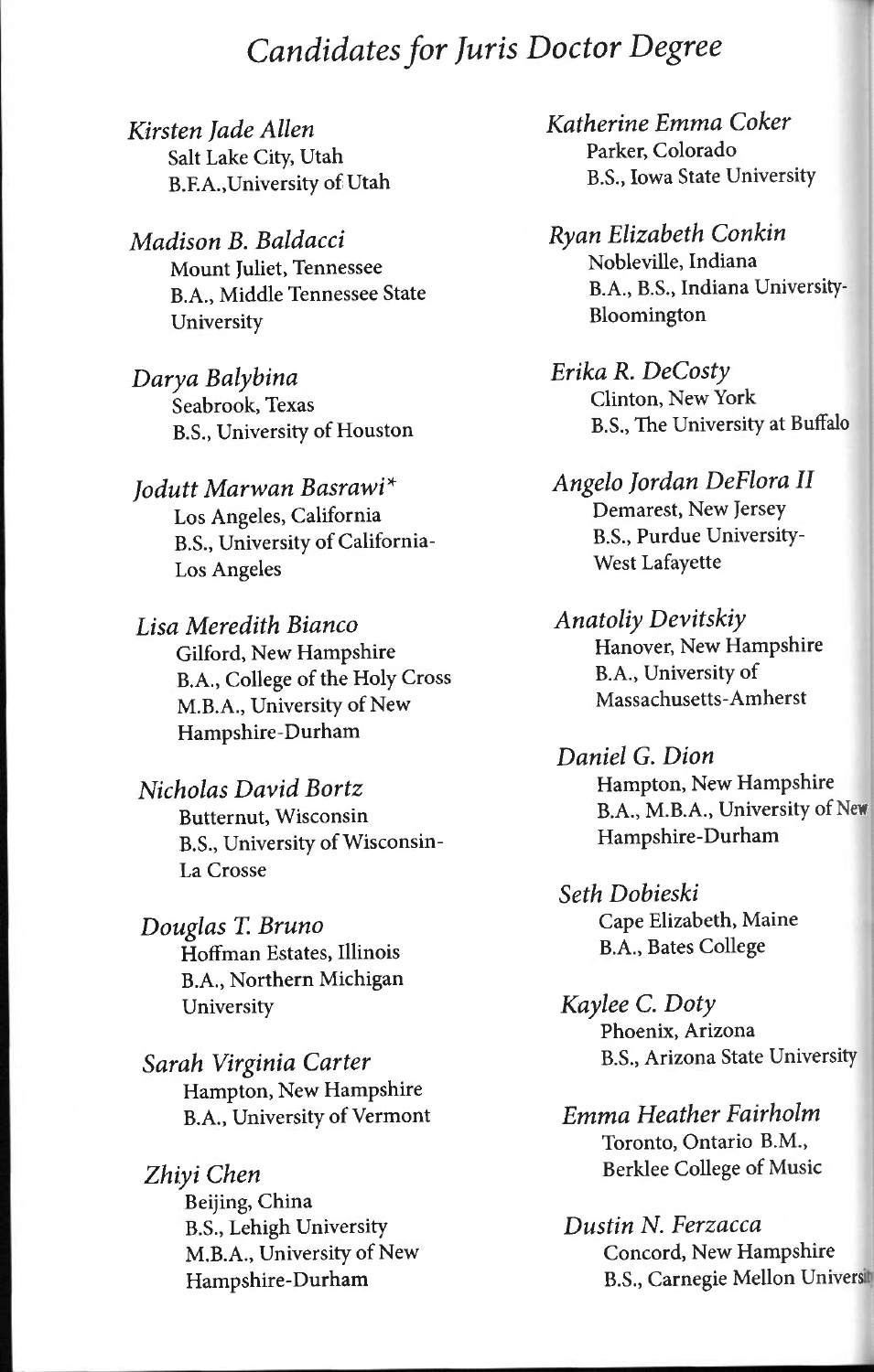*Shaun M. Filiault*  Keene, New Hampshire B.A., M.ED., LL.M., Boston University LL.B., Charles Darwin University - Australia Ph.D., University of South Australia

*Keelan B. Forey*  Bow, New Hampshire B.S., University of New Hampshire-Durham

*Ginger Elizabeth Gates*  Pembroke, New Hampshire B.A., Saint Anselm College

*Nisha Gera*  New York, New York B.Tech., M.Tech., Jaypee Institute of Information Technology LL.M., Universitat Augsburg

*Lara Coulter Gilroy*  Concord, New Hampshire B.A., American University

*Wenwen Gu*  Concord, New Hampshire B.A., Huazhong University of Science and Technology M.S., Northwestern Polytechnical University LL.M., University of New Hampshire Franklin Pierce School of Law

*Hannah Elizabeth Hamilton*  Melrose, Massachusetts B.A., Boston University

*Jennifer M. Hatin*  JefFersonville, Vermont B.S., University of Vermont *Tatyanna J. Johnson*  Essex, Vermont B.A., Utah State University

*Anthony A. Kassas*  Salem, New Hampshire B.S., Worcester Polytechnic Institute

*Katherine Elaine Kerrick*  Ottawa, Canada B.A., McGill University

**Angus J. Knowles** Atkinson, New Hampshire B.S., University of Vermont

*Neiko Lavery*  Northfield, New Hampshire B.A., M.S., Niagara University

*Sarah C. Leighton*  Concord, New Hampshire B. A., University of Connecticut

*Brian VV^ Linares*  East Haddam, Connecticut B.A., Gordon College

*David M. Lovejoy*  Concord, New Hampshire B.A., College of the Holy Cross

*Erik Nelson Lund*  Concord, New Hampshire B.S., University Texas-Austin

*Abbygale S. Martinen*  Barrington, New Hampshire B.A., B.S., University of New Hampshire-Durham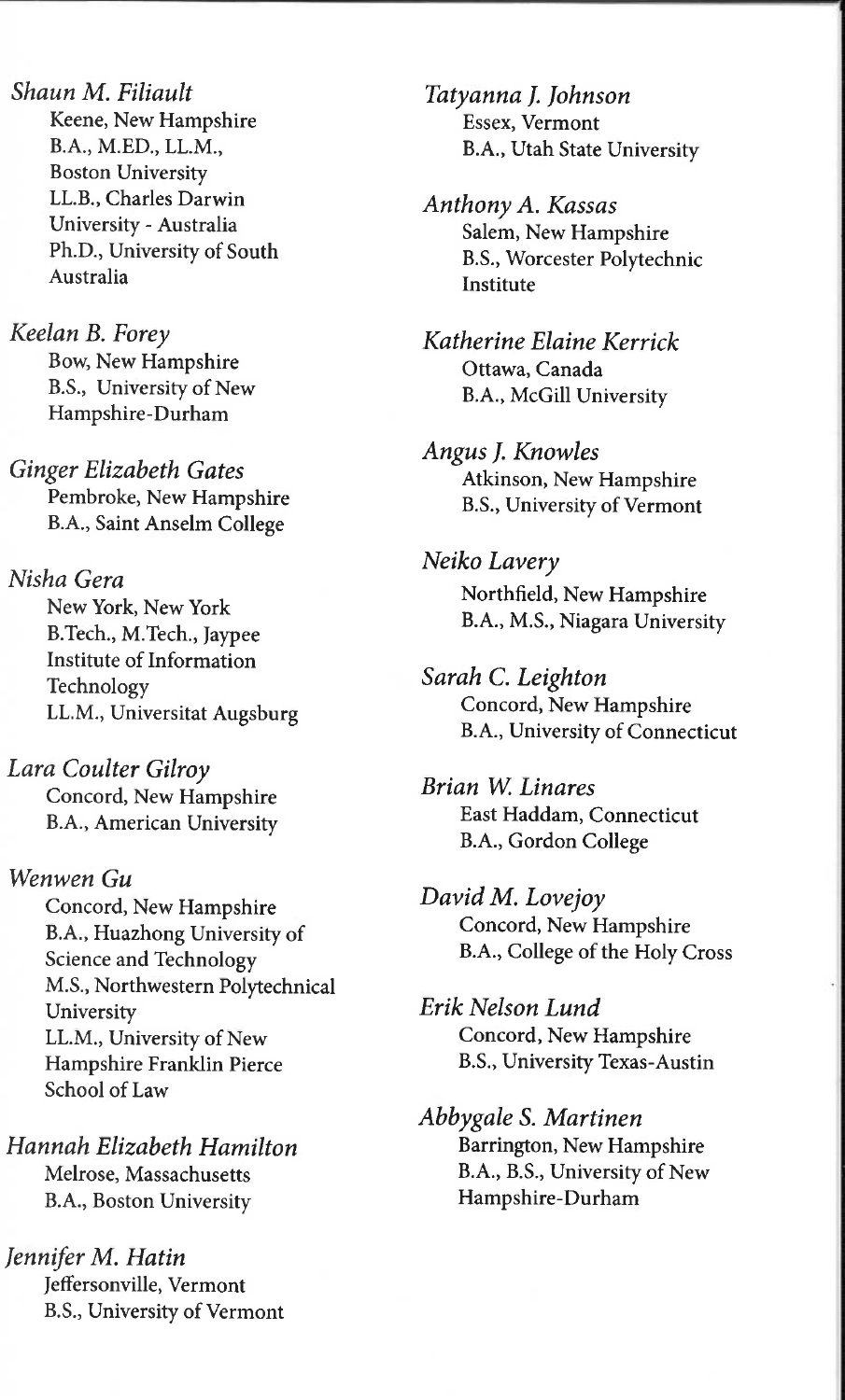*Ralph Lewis Matthews*  Billings, Montana B.S., Dalhousie University M.B.A., University of New Hampshire-Durham M.D., University of Texas Health Science Center

*Hanna May*  Manchester, New Hampshire B.A., Cornell University

*Allison Lynn McGregor*  Concord, New Hampshire B.S., University of Wisconsin-Platteville

*Alexander A. McKillop*  Boxborough, Massachusetts B.S., Rochester Institute of Technology

*Craig Thomas McMahon*  Tilton, New Hampshire B.A., Boston University

*Alanna Middleton*  Vancouver, Canada B.A., Southampton Solent **University** 

*Matthew S. Middleton*  Plemington, New Jersey B.A., Rutgers School of Arts and Sciences

*Eric S. Monty*  Allenstown, New Hampshire B.A., Southern New Hampshire **University** M.S., Suffolk University

*Mitchell S. Mantey*  Farmington Hills, Michigan B.A., University of Michigan-Ann Arbor

*Lauren Cody Myers*  Carbon County, Montana B.A., Montana State University

*John P. Nehrings*  Allenstown, New Hampshire B.A., Gettysburg College

*Katelyn M. O'Hara*  Amherst, New Hampshire B.S., Endicott College

*William Howard Oliver III*  Concord,New Hampshire B.S., University of Colorado-Boulder

*Ryan J. O'Riordan*  Waterville Valley, New Hampshire B.A., M.B.A., University of New Hampshire-Durham

*Jennifer R. Perez*  Lempster, New Hampshire B.S., Bay Path University

*Danielle Lee Pomeroy*  Gloucester, Massachusetts B.A., University of New Hampshire-Durham

*Walter Ramos*  Mayagiiez, Puerto Rico B.A., University of New Hampshire-Durham

*Joseph M. Ray*  Fort Plain, New York B.S., University of Connecticut

*Sebastian Joseph Roberts*  San Diego, California B.A., University of Washington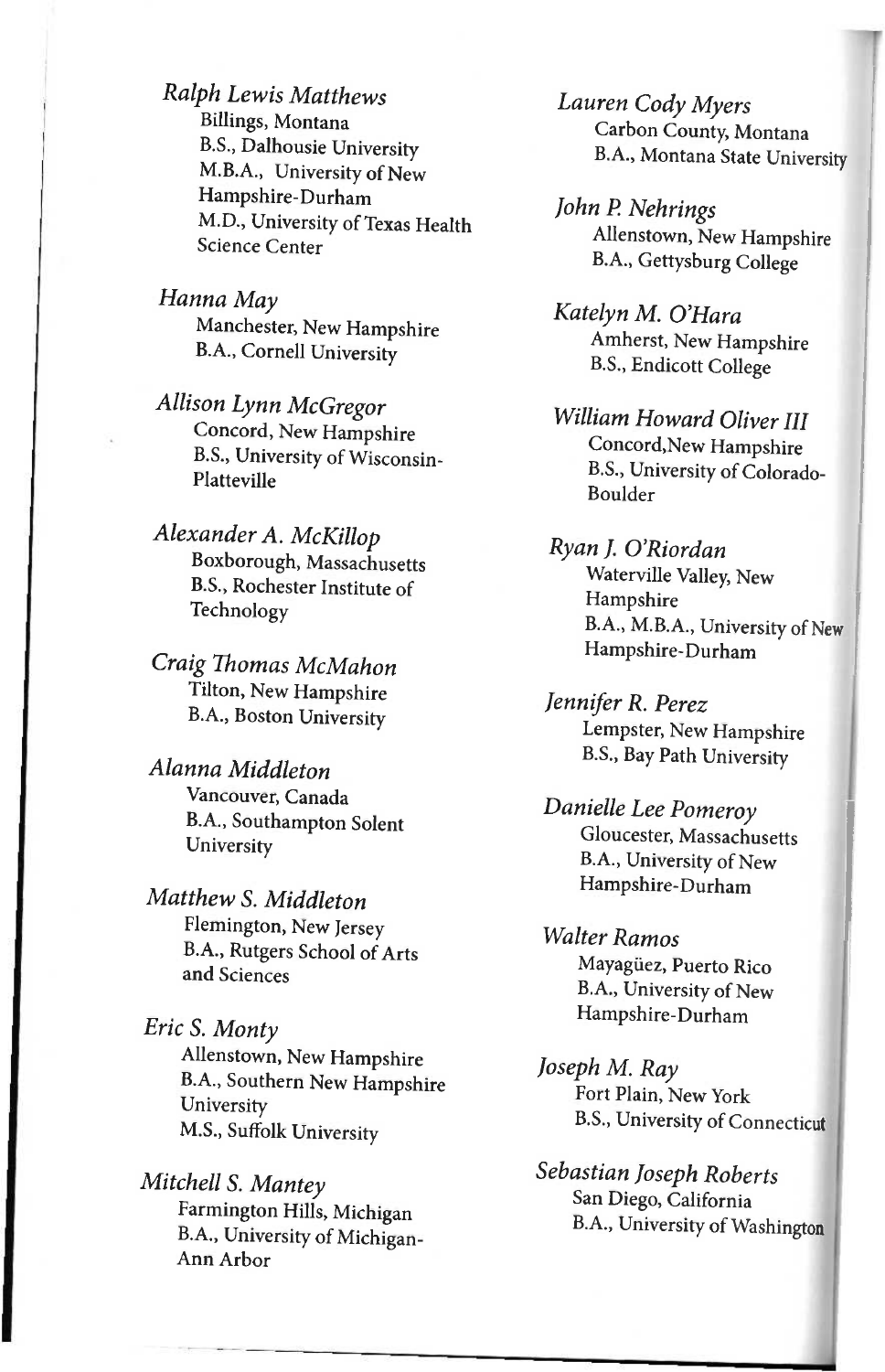*Vanessa E. Robertson*  West Rutland, Vermont B.A., Castleton University

*Bailey M. Sanchez*  Clermont, Florida B.A., University of Central Florida

*Tabita J. Saraj*  Niagara Falls, New York B.S., Niagara University

*Amanda L. Schor*  Gilmanton, New Hampshire B.A., University of Utah

*Sheila Shahri*  Toledo, Ohio B.S., University of Toledo

*Allison K. Siwacki*  Manchester, New Hampshire B.S., Keene State College

*Nicole L. Slavin*  Milford, New Hampshire B.S., Arizona State University

*Matthew D. Smith*  Tewksbury, Massachusetts B.A., Merrimack College

*Brian J. Stone*  Tangier, Morocco B.A., M.RA., University of New Hampshire-Durham

*Jeremy Alexander Stone*  Newark, Delaware B.S., Wilmington University

*Daniel R. Torrey*  Plaistow, New Hampshire B.A., University of New Hampshire-Durham

*Hardeman Grant Tucker*  Piano, Texas B.S., Oklahoma Christian University

*Jeffrey Garrett Tynes*  Concord, New Hampshire B.A., University of California-San Diego

*Adam B. Weisman*  Andover, Massachusetts B.A., University of Illinois-Urbana

*Milliana R. Zonarich*  Memphis, Tennessee B.A., Grinnell College

\* Candidate for Juris Doctor and Master of Laws in Intellectual Property

This program does not represent confirmation of an official degree.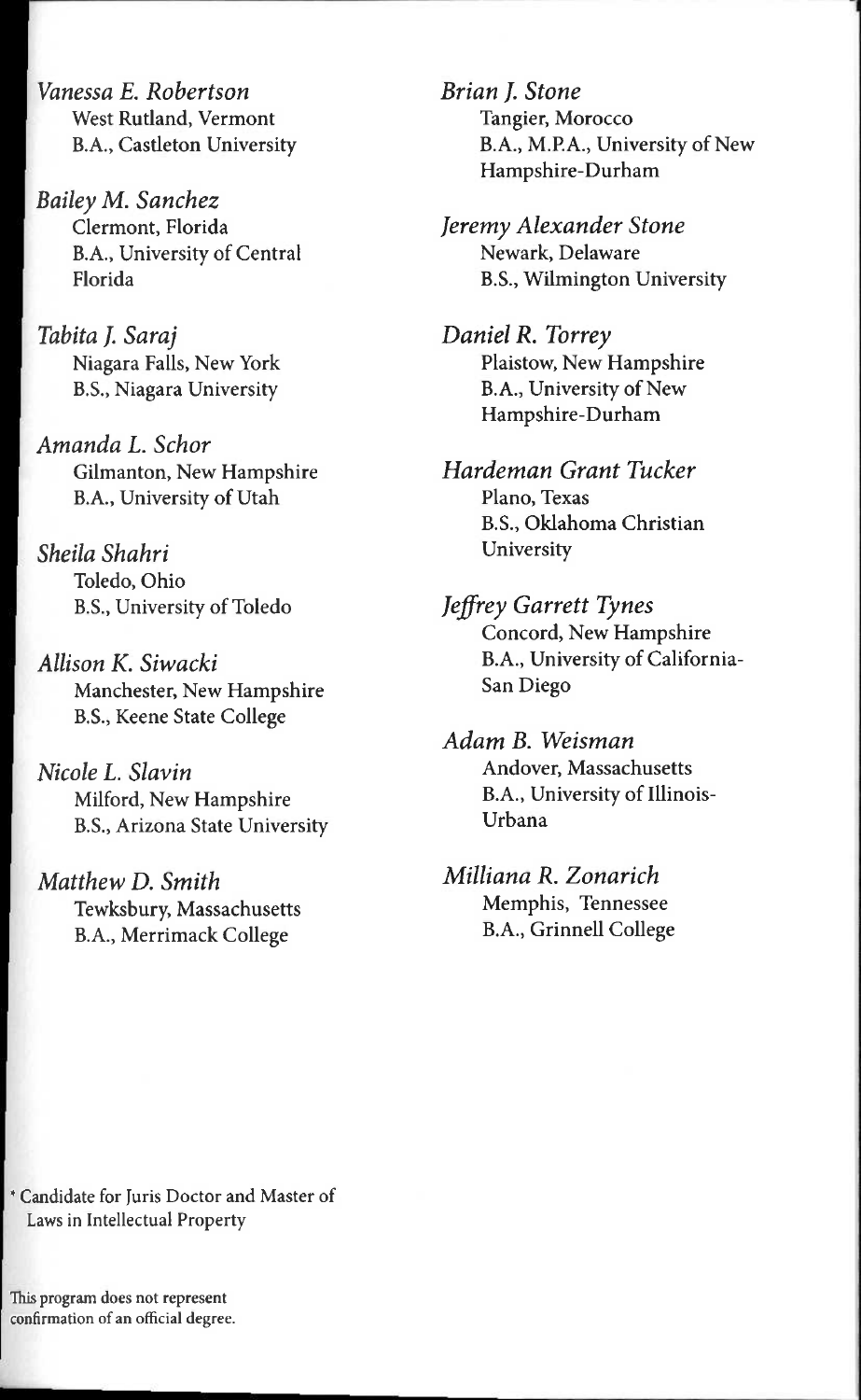### *Master of Laws in International Criminal Law & Justice*

*Isabel M.C. Blanchard*  Cornwell, Ontario B.S.S., LL.B., L.L.L., University of Ottawa

*Erik T. Graham* 

Quincy, Massachusetts B.A., University of Vermont J.D., Suffolk University

#### *Sescily Renee Coney*

Camden, New Jersey B.A., B.A., Spelman College J.D., Howard University School of Law LL.M., Boston University School of Law

### *Master of Laws in Intellectual Property*

*Danielle Alroy*  Tel Aviv-Yafo, Israel LL.B., The Haim Striks School of Law

*Sommer L. Blackman*  Ajax, Ontario B.Sc., (Hons.), University of Toronto LL.B., Cardiff University School of Law & Politics

*Mohak Rana*  Uttarakhand, India B.B.A., LL.B. (Hons.), Narsee Monjee Institute of Management Studies

*Stephen F. Wallace*  High Point, North Carolina B.A., North Carolina State University-Raleigh M.S., High Point University J.D., Regent University School of Law LL.M., The George Washington University School of Law

#### *Donald George Weiss*  Merrimack, New Hampshire B.E., Stony Brook University M.S., New York Institute of Technology M.B.A., Dowling College J.D, Massachusetts School of Law

### *Master of Laws in Commerce & Technology*

*Vinicius Silva Damasceno*  Dover, New Hampshire LL.B., Federal University of Rio Grande do Norte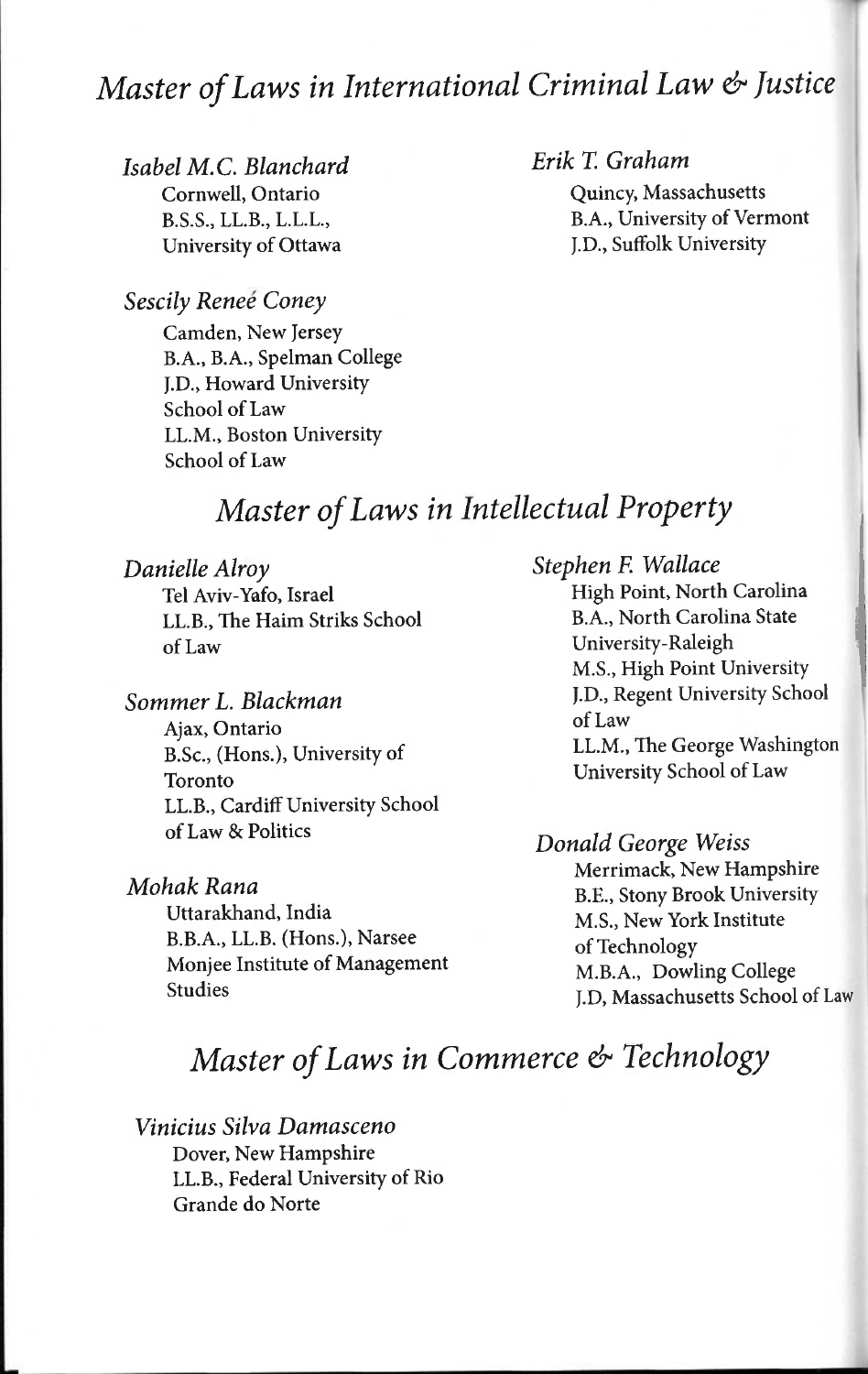### *Master of Laws in International Criminal Law & Justice*

*Albert Lihalakha*  Castle Rock, Colorado B.Sc., M.S., Hawaii Pacific University

*Isaac E. Romero, Jr.*  Tyngsborough, Massachusetts B.S., Northern Arizona University

### *Master of Intellectual Property*

*Yu-Jen Lin* 

Taipei City, Taiwan B.S., National Taipei University of Technology

#### *Steven Meissel*

St. Louis, Missouri B.S.E.E., State University of New York at Buffalo M.B.A., Georgia University

#### *Pedro Siemsen B. C. Da Fonseca*

Rio de Janeiro, Brazil B.S., Pontificia Universidade Catolica do Rio de Janeiro

#### *Wen Bin Tsai*

Camas, Washington B.S. Hons., Soochow University M.S., University of Southampton

This program does not represent confirmation of an official degree.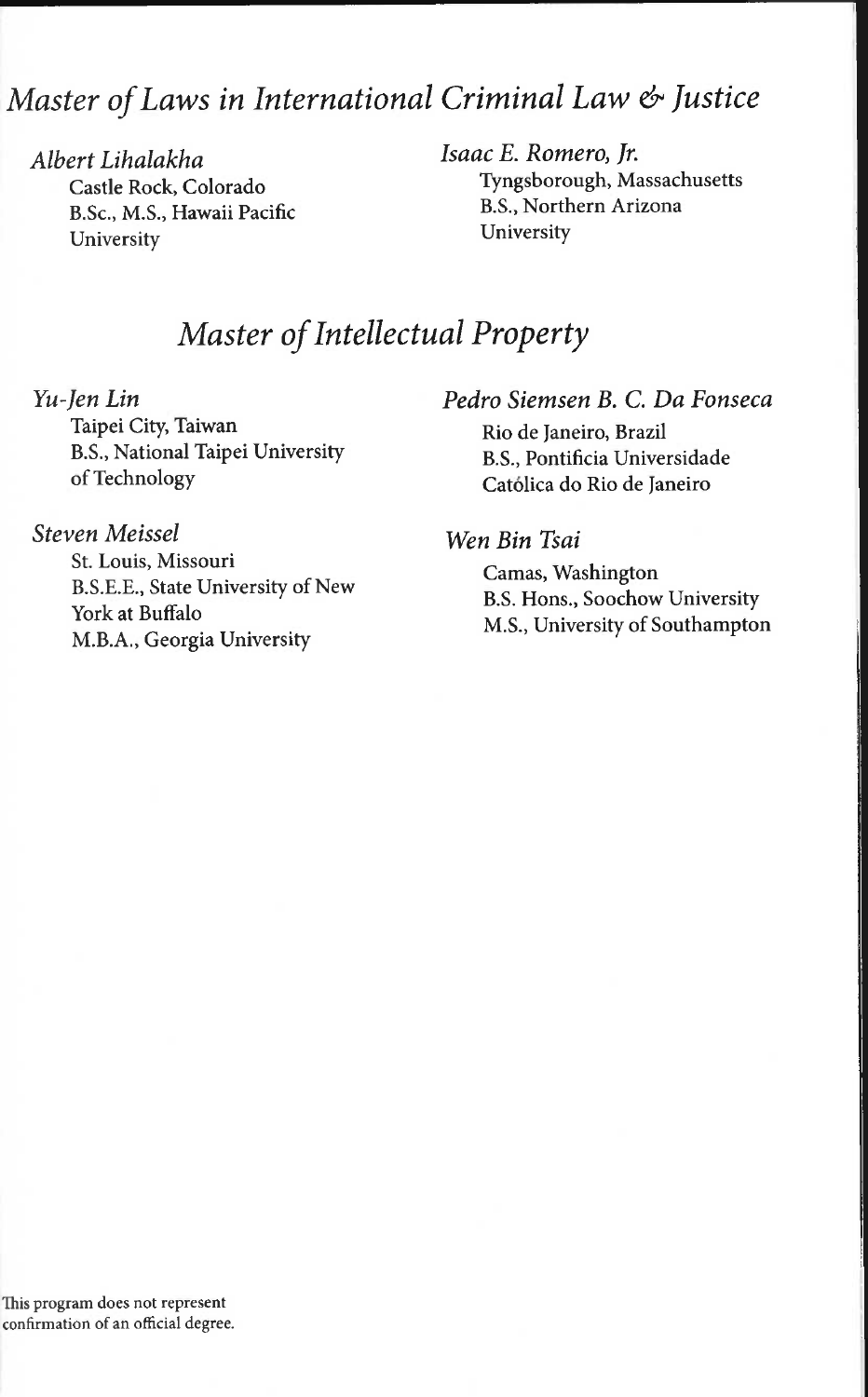### *Honorary Degree Recipient John Garvey, Professor Emeritus*

John Garvey is the founding Director of the nationally acclaimed Daniel Webster Scholar Honors Program. In awarding the Gambrell Professionalism Award in 2015, the ABA stated the program "...stands as a national model of committed collaboration between law institutions, with the active involvement of University of New Hampshire School of Law, the New Hampshire Supreme Court, the New Hampshire Board of Bar Examiners, and the New Hampshire Bar Association." Professor Garvey has received many awards for his pioneering work with the program, including the NH Bar Association's E. Donald Dufresne Award for Outstanding Professionalism and the Award for Distinguished Service to the Legal Profession. He also received the NH Bar Foundation's Frank Rowe Kennison Award for substantial contributions to the advancement of legal thought.

Garvey started his legal career as a Navy JAG. During his three years in the Navy, Lieutenant Garvey had a distinguished courtroom career and received both the Navy Achievement Medal and the American Bar Association Award for Professional Merit. Upon completing his military tour. Professor Garvey joined a prominent private firm in Concord, NH. During his 24 years at the firm, he devoted his time to a wide range of litigated matters, eventually becoming the chair of the litigation department. In addition, he was one of the original principal attorneys in the *Claremont* case, which made a successful state constitutional challenge to New Hampshire's method of funding the education of its children. As a result. Professor Garvey was a recipient of the New Hampshire Civil Liberties Union "Bill of Rights Award."

In addition to being an experienced trial lawyer. Professor Garvey is a wellknown mediator and arbitrator with nearly 30 years of experience. He has been recognized by his peers for his mediation and arbitration skills by being selected for inclusion in both *Best Lawyers in America* and *Super Lawyers -* where selection is limited to 5% of all lawyers. He was selected by his Best Lawyers peers as Mediator of the Year in 2014 and 2017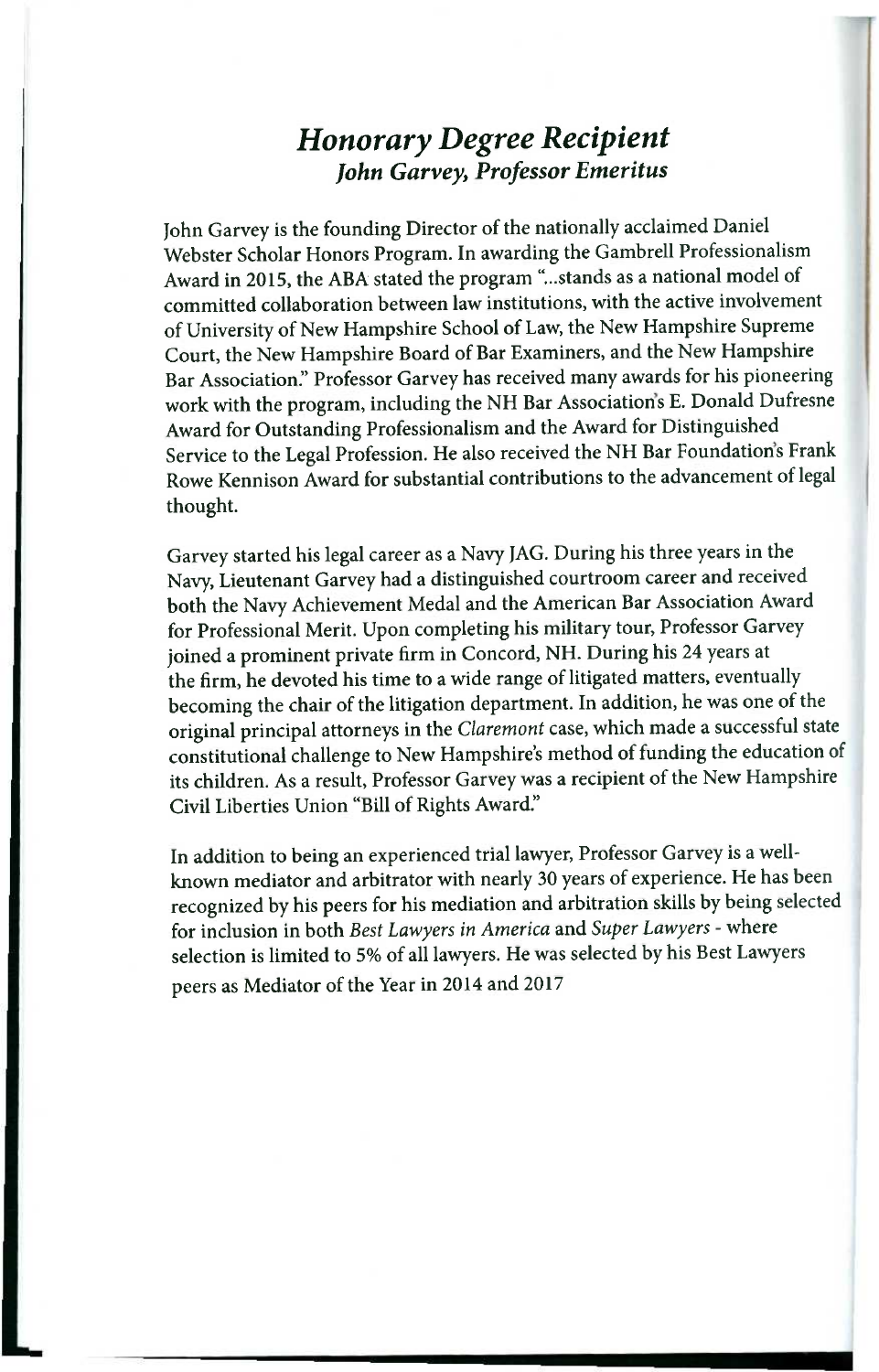### *Commencement Speaker Dahlia Lithwick, Senior Editor, Slate*

Dahlia Lithwick is senior editor at Slate, writing the "Supreme Court Dispatches" and "Jurisprudence" columns since 1999. She also hosts the award-winning biweekly legal affairs podcast "Amicus." In 2018 she received the Hillman Prize for Opinion and Analysis Journalism, being called "the nation's best legal commentator for two decades... With characteristic erudition and empathy, her [works] remind readers about the importance of maintaining both the rule of law and our shared humanity." Lithwick's work has appeared in publications such as *The New York Times, Harper's, The New Yorker, The Washington Post, The New Republic, and Commentary.* She is a frequent guest on "The Rachel Maddow Show" on MSNBC and has appeared on CNN, ABC, "The Colbert Report," and "The Daily Show." Lithwick has also been inducted into the American Academy of Arts and Sciences. She clerked for Procter Hug, Chief Justice of the Ninth Circuit Court of Appeals. Lithwick received a BA in English from Yale University and JD from Stanford Law School.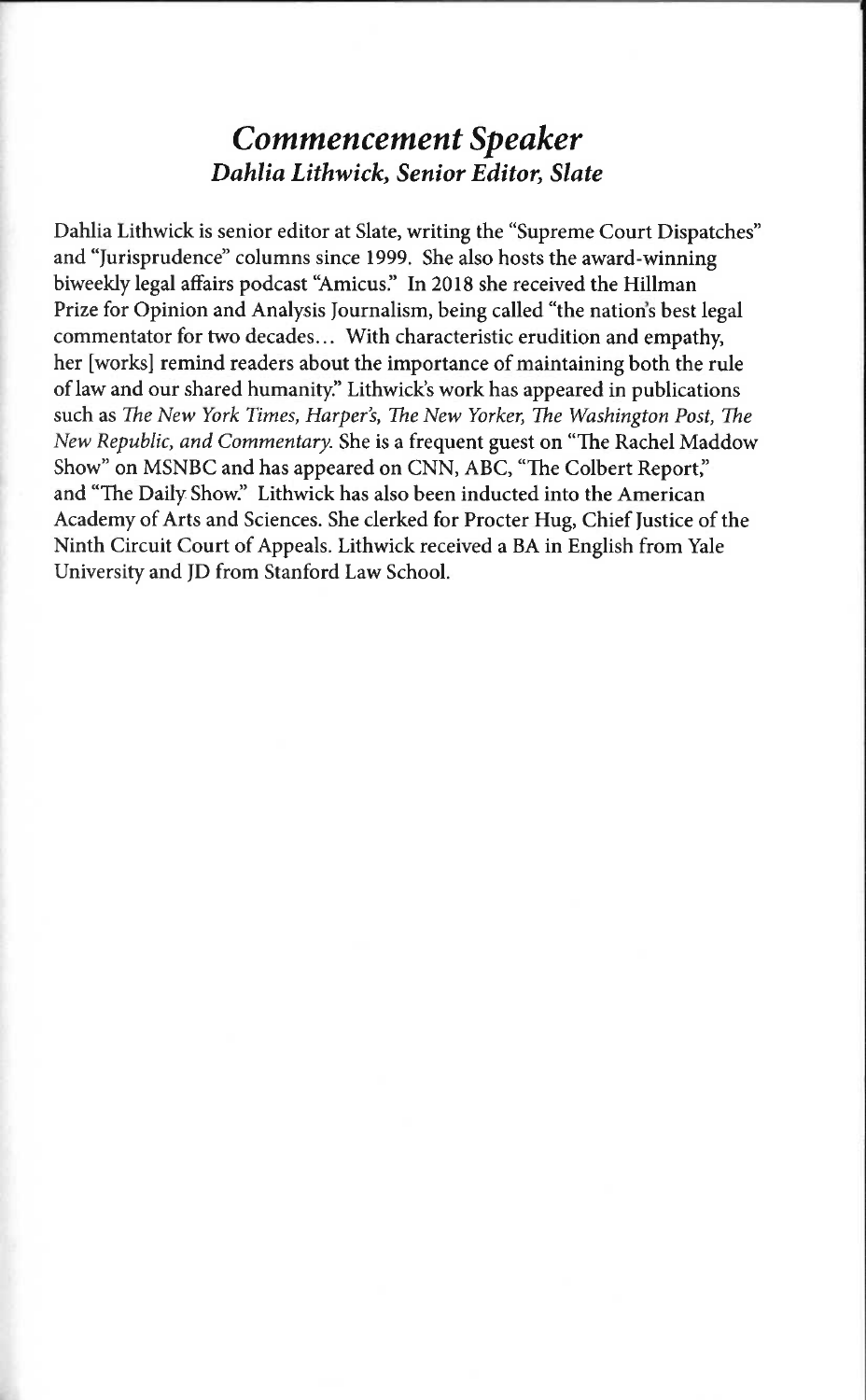# *Marshals*

Buzz Scherr *Professor of Law* 

Amy Vorenberg *Professor of Law* 

Courtney Q**.Brooks**  Professor of Law<br>Director of the Daniel Webster Scholars Program

**Sophie Sparrow**  *Professor of Law*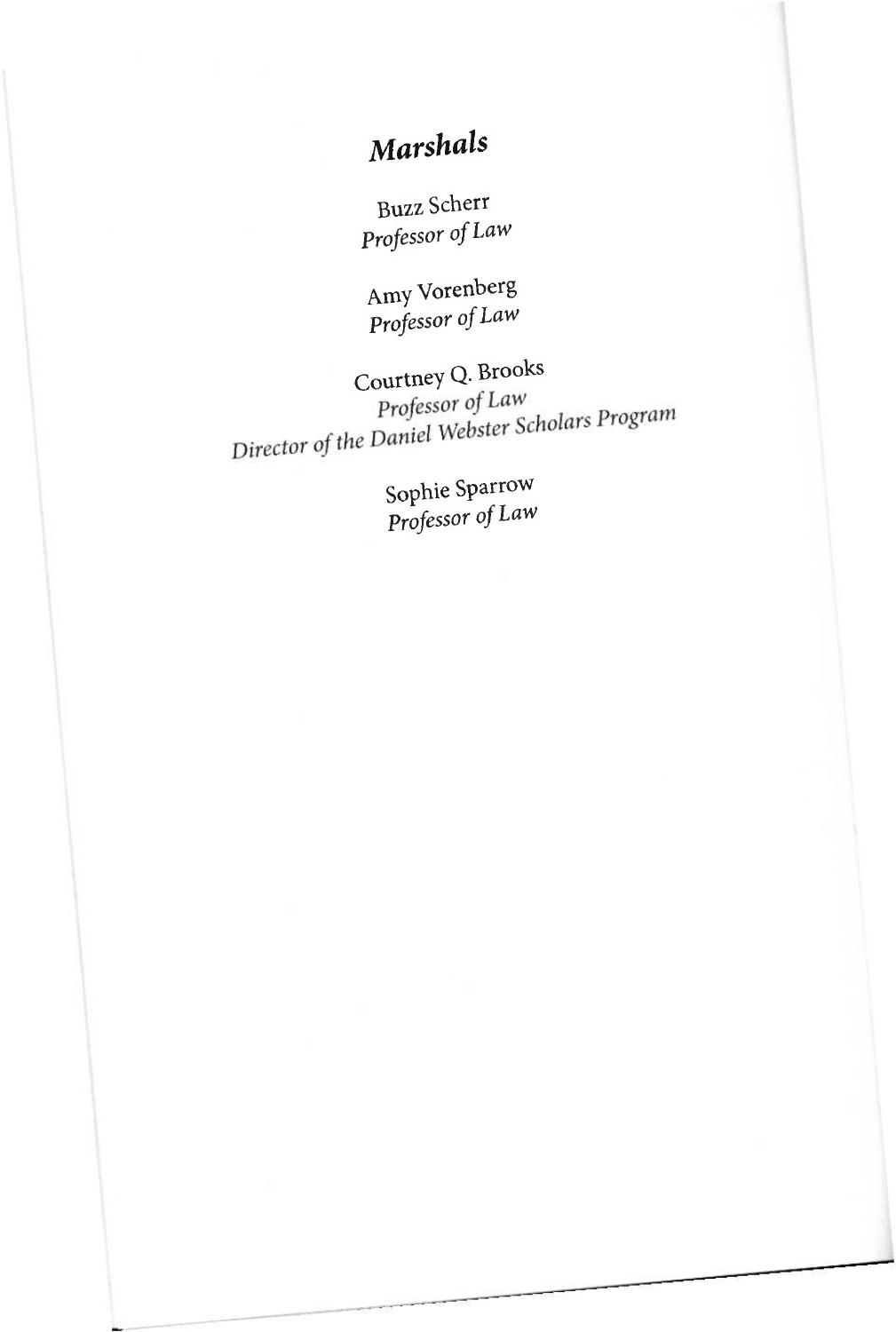### *Historical Notes*

Commencements in America began at Harvard University circa 1640. Early ceremonies were patterned after those of Oxford and Cambridge, England. Since then, American colleges and universities have added their own trappings, in many cases making the occasion more festive.

The caps, gowns and hoods of our graduates in the procession represent a tradition of academic dress that began in the 12th century when the stone buildings, which housed medieval universities, were not known for warmth. The gowns are an adaptation of clerical garb.

A scholar's academic hood is more than elegant and colorful attire; it denotes degree, field and alma mater. The band of velvet circling the outer edge of the hood varies in width according to the highest degree attained: narrow for the bachelor degree, medium for the master, and broad for the doctorate. The color represents the field of scholarship: law, purple; arts and letters, white; engineering, orange; science, gold; philosophy, blue; etc. The hood is lined with the colors of the institution attended by the wearer.